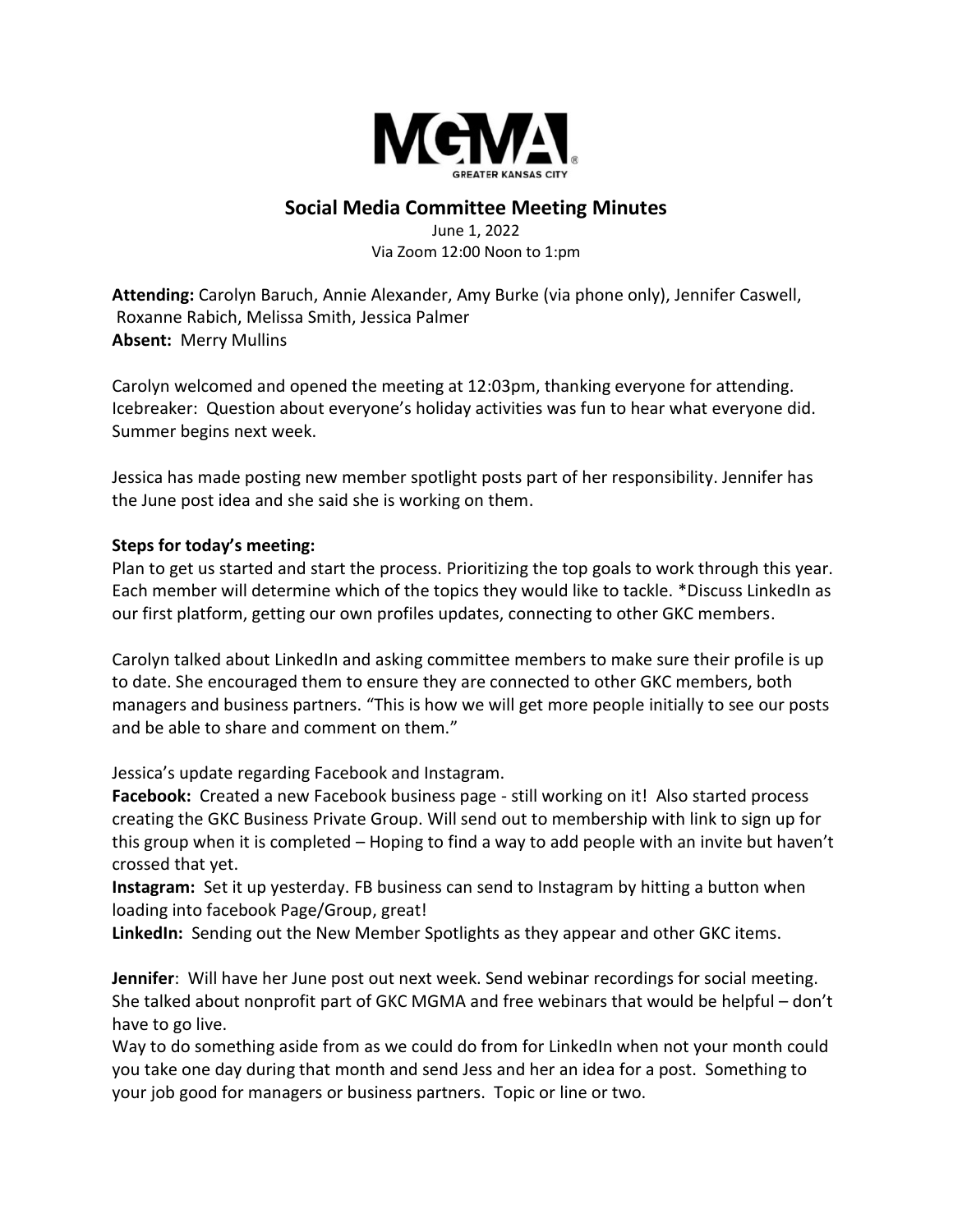• **Roxanne:** Offered that Umbrella does a blog focus from Umbrella and go public on cyber security. Put on your calendar. Send to office when appropriate. Comment later in meeting: Don't rewrite this is from Roxanne at Umbrella, gives business partner credit.

## **Ideas for posts:**

- Search #networking see what other people posted on that topic. Be aware of what other people are posting.
- Business partners sharing original posts and get ideas from other people.
- Shared posts vs. original posts. Good question. Share something, post what you have.
- Suggested doing 3 posts per week. 12 posts per month as a minimum that can be repurposed or tweaked. Look at Instagram and Tik Tok video/industry standard. Currently just using LinkedIn will Facebook comes in near future. Not an assignment.
- Win-Win Take something and repost what they post. Business Partners. Share it and comment. Sharing post – like and sharing.
- Easy work around little effort from office and see posted–send to Jess. See something, email to office. Open up to BP's benefit-make sure not too promotional – just educating and empowering. Put it back on their court to do this. Not guarantee that we will repost it. Put in the newsletter. A benefit added. Add as another + in the list of offerings.
- Any other content that you feel or think about send to Jess and Carolyn. Three a week is a target number.

Educating and promoting  $-$  in conjunction with Members to reach people and organization  $-$ Give to the younger audience. Book Club idea. (Membership Committee is all set for this).

Ideas: New members. Speaker for meeting for people ask speaker – have linked in what they have already done. What have you posted about this? Ask the quote what they are doing. Coming from the speaker. Ask at the beginning. Back point. Trade off - propose if you do this, we will do that to get Business Partners and get more traffic to the.

Annie: Hosted by the practice. Benefits – Just BP and managers could post all events or ideas for Newsletter what we are working on Add to that list.

Carolyn adjourned the meeting at 12:52pm. \_\_\_\_\_\_\_\_\_\_\_\_\_\_\_\_\_\_\_\_\_\_\_\_\_\_\_\_\_\_\_\_\_\_\_\_

## **Choose one month to help lead the committee.**

Each committee member does one, two or three as they choose. Add names. *\*\* If the lead could send Jessica a topic to cover that month, she can find an article quote, photo, to create something from the committee in news issue.*

**July -** Times have changes. Keeping our dedication to help you thrive hasn't (one way each week that we are keeping up with the times at GKC) **LEAD: Annie**